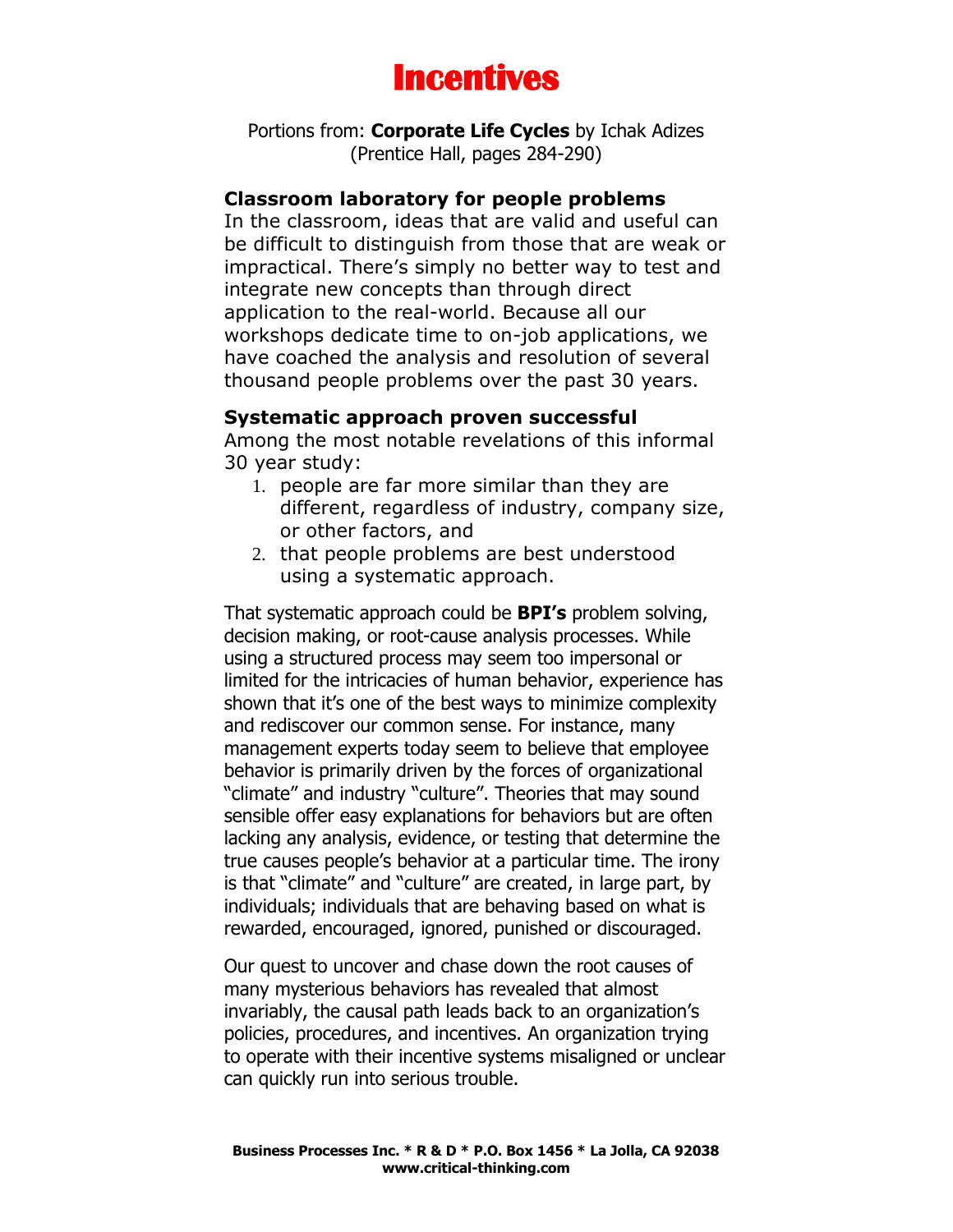

#### **Check your incentive system**

Here are some suggestions for checking the health of your organization's system of incentives. Consider any negative answers to these three questions as being significant barriers to task completion!

To predict if the task will be done, ask yourself the following:

- Are they able to do the task?
- Do they trust the organization?
- Will they be rewarded?

#### **Two types of reward: Extrinsic & Intrinsic**

There are two types of rewards for task completion: intrinsic and extrinsic. EXTRINSIC rewards include **economic** and **status**. Extrinsic rewards tend to be temporary in their effect and must be increased over time. INTRINSIC rewards include pleasure in **task** performance, sense of **potency**, and dedication to the **mission**. Intrinsic rewards function each time the task is performed. Because intrinsic rewards are built into the task itself, the organization can do almost nothing to increase them.

### **Examples of reward**

ECONOMIC. Whether conscious of it or not, we shape our perception of our minimum (and maximum!) economic standards based on how much others are making for similar work and what they can buy with the money. The person may not need to actually perform the task to receive the money.

STATUS. Status symbols are determined collectively by our peers (office with walls, chair with arms, parking spot). Status is only bestowed upon objects that our peers recognize and acknowledge. The person *does not need to* actually perform to receive this type of reward.

TASK. Enjoyment in performing the task is the most direct and basic type of incentive. The person is rewarded in the act of doing the task. The person *must do the task* to be rewarded.

POTENCY. Similarly, even if doing the task itself is not enjoyable, *performing the task* can be rewarding if it brings a sense of power, mastery or control. The person *must do* the task to be rewarded.